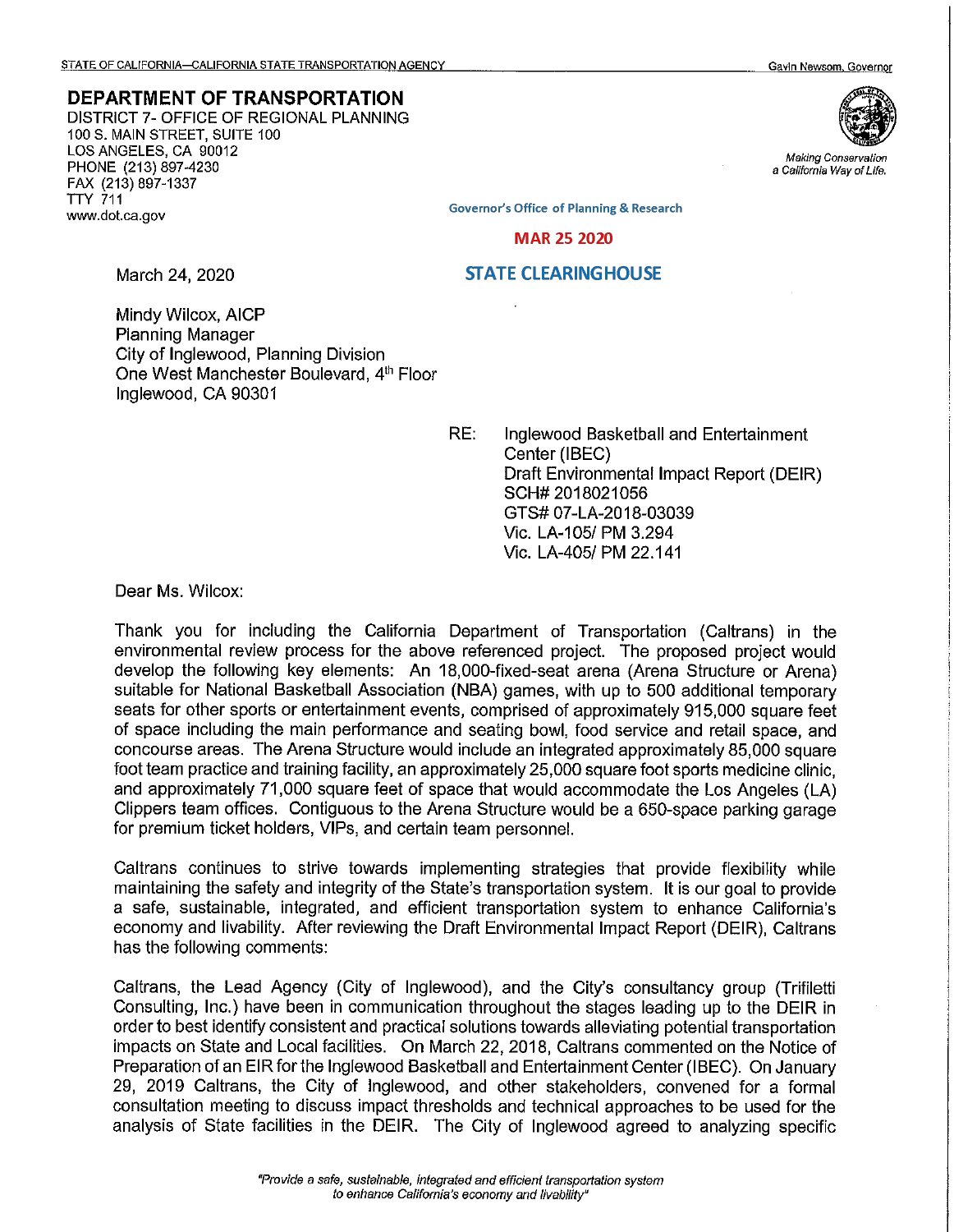Ms. Wilcox March 24, 2020 Page 2

interchanges and on- and off-ramps at the following State facilities: 1-105, 1-110, and 1-405. These locations are outlined in the Caltrans response date dated April 19, 2019.

Based on the review of the DEIR for the IBEC, Caltrans has the following comments:

• The Daytime and Major Events at the proposed project arena would cause significant impacts on State facilities, specifically 1-405, under cumulative conditions. Given that this proposed project would result in significant State facility usage, it is recommended that the developer work closely with Caltrans to identify and implement operational improvements along 1-405. Such traffic management system improvements could include, but are not limited to, the following: Active Traffic Management (ATM) and Corridor Management **(CM)** Strategies such as queue warning, speed harmonization, traveler information; Transportation Management System (TMS) elements such as closed circuit television cameras (CCTV), changeable message signs (CMS), etc.

To mitigate the potential impacts on the 1-405, we recommend that the project's developer work with Caltrans early on developing a fair share mitigation agreement towards a proposed project that involves adding the aforementioned improvements to the 1-405 within the project's vicinity.

- Per Table K.2-T, K.2-U, K.2-V, K.2-W, and K.2-X, Northbound (NB) and Southbound (SB) 1-405 mainline segments will have direct significant impact(s) due to weaving/merging operation. Please identify the mitigation measures, if any.
- Mitigation measure 3.14-3(c) includes restriping the center lane on the 1-405 **NB** Off-Ramp at West Century Boulevard to permit both left and right-turn movements. Caltrans anticipates that the conversion of the middle lane to a shared lane will result in queue for the left turn traffic. Please provide further explanation to justify that the mitigation measure at the 1-405 NB off-ramp at West Century Boulevard will not lead to significant impacts.

If necessary, widening of the off-ramp to add another right turn lane would be considered as a viable mitigation alternative. Please note that ICE screening is required if intersection modification is proposed.

• According to the DEIR the following intersections have "Significant Impacts" under one or more scenarios. Please provide more details regarding what mitigation measures were proposed for these intersections and why they were not feasible for this proposed project.

If no mitigation measures have been identified, Caltrans is able to help the developer identify any viable mitigation measures at the following locations for the proposed project:

- o Eastbound (EB) 1-105 on-ramp from Imperial Highway
- o EB 1-105 on/off-ramps from 120th Street
- o Westbound (WB) 1-105 off-ramp to Hawthorne Boulevard
- As a reminder, Caltrans requires the Intersection Control Evaluation (ICE) Step One screening to be conducted as per the guidelines set forth in the Caltrans ICE Process Informational Guide for Traffic Operations Policy Directive 13-02 - Please perform Intersection Control Evaluation (ICE TOPD) at the following locations: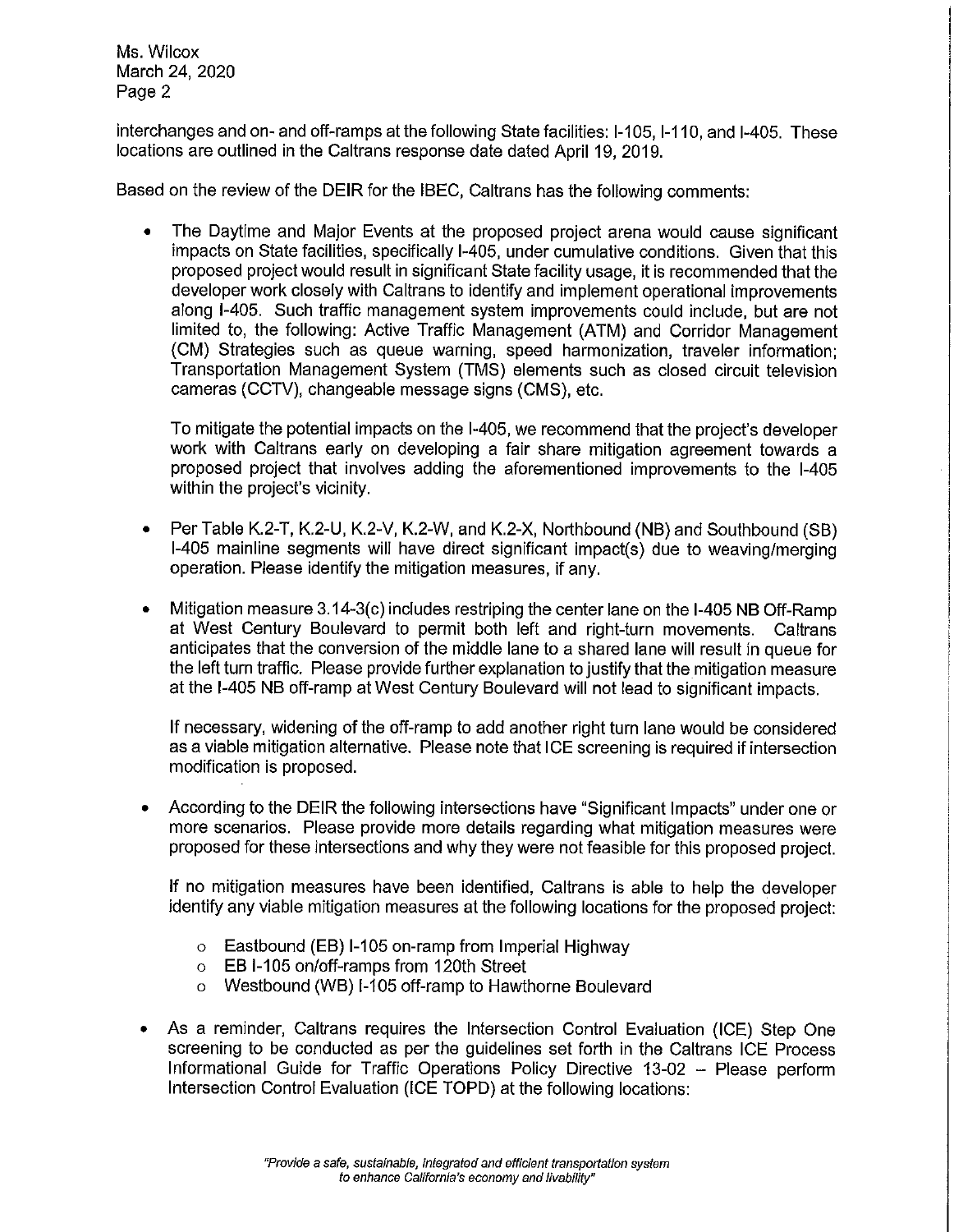Ms. Wilcox March 24, 2020 Page 3

- o WB 1-105 off-ramp approach to South Prairie Avenue
- o WB 1-105 off-ramp to Crenshaw Boulevard

Regarding active transportation and transit Caltrans "supports aspects of the mitigation measures that achieve state-level policy goals related to sustainable transportation seek to reduce the number of trips made by driving, reduce Greenhouse Gas (GHG), and encourage alternative modes of travel. Caltrans' Strategic Management Plan has set targets of tripling trips made by bicycle and double trips made by walking and public transit by 2020. The Strategic Plan also seeks to achieve a 15% reduction in statewide, per capita, vehicle miles traveled (VMT) by 2020. Similar goals are embedded in California Transportation Plan 2040, and Southern California Association of Governments' (SCAG) Regional Transportation Plan. Statewide legislation such as AB 32 and SB 375, as well as Executive Order S-3-05 and N-19-19, echo the need to pursue more sustainable development.

With reference to parking, Caltrans supports reducing the amount of parking whenever possible. Research on parking suggests that abundant car parking enables and encourages driving. Additionally, research looking at the relationship between land-use, parking, and transportation indicates that the amount of car parking supplied can undermine a project's ability to encourage public transit and active modes of transportation. For any project to better promote public transit and reduce vehicle miles traveled, we recommend the implementation of Transportation Demand Management (TDM) strategies, as discussed in the EIR, as an alternative to building excessive parking

The DEIR states that "the Project Site is located within one-quarter mile of eight existing Metro bus stops along the following three Metro routes, 117, 211/215, and 212/312. In addition, local transit service to the Project Site would be provided by Metro in the form of future below- and atgrade light rail on the Metro Crenshaw/LAX line, [approximately one mile away], which is currently under construction and expected to be complete and operational in mid-2020. During operation of the Proposed Project, a shuttle pickup and drop-off shuttle service will be provided at the following two Metro rail stations: the existing Metro Green Line - Hawthorne/Lennox Station [approximately two miles away] and the future Metro Crenshaw/LAX Line - Downtown Inglewood Station" (3.2-67).

Additionally, the Los Angeles County Metropolitan Transit Authority (LACMTA) has identified the Vermont Corridor as a potential option for the implementation of Bus Rapid Transit (BRT) (Vermont BRT Corridor Technical Study- Final Report, 2017). The Vermont BRT would provide another alternative for transportation to and from the IBEC as the Vermont Corridor not only connects to several rail lines, including the Metro Red, Purple, Expo and Green Lines, but also to dozens of other Metro Rapid and local bus lines as well as several major activity centers. Phase 1 of the study has identified Vermont Avenue/Century Boulevard as a potential BRT station, located approximately three miles away from the IBEC. Though this proposed BRT is in the initial stages of implementation, the Lead Agency should take this proposed BRT into account when establishing alternative transit options and implementing first- and last- mile connections to the IBEC.

When establishing the first- and last-mile connections Caltrans recommends improvements that enhance bicycle and pedestrian safety. Caltrans recommends the following multimodal improvements: robust signage, wayfinding, safety improvements, canopy trees, bioswales, permeable paving surfaces, street furniture. These amenities can lead to a comfortable and